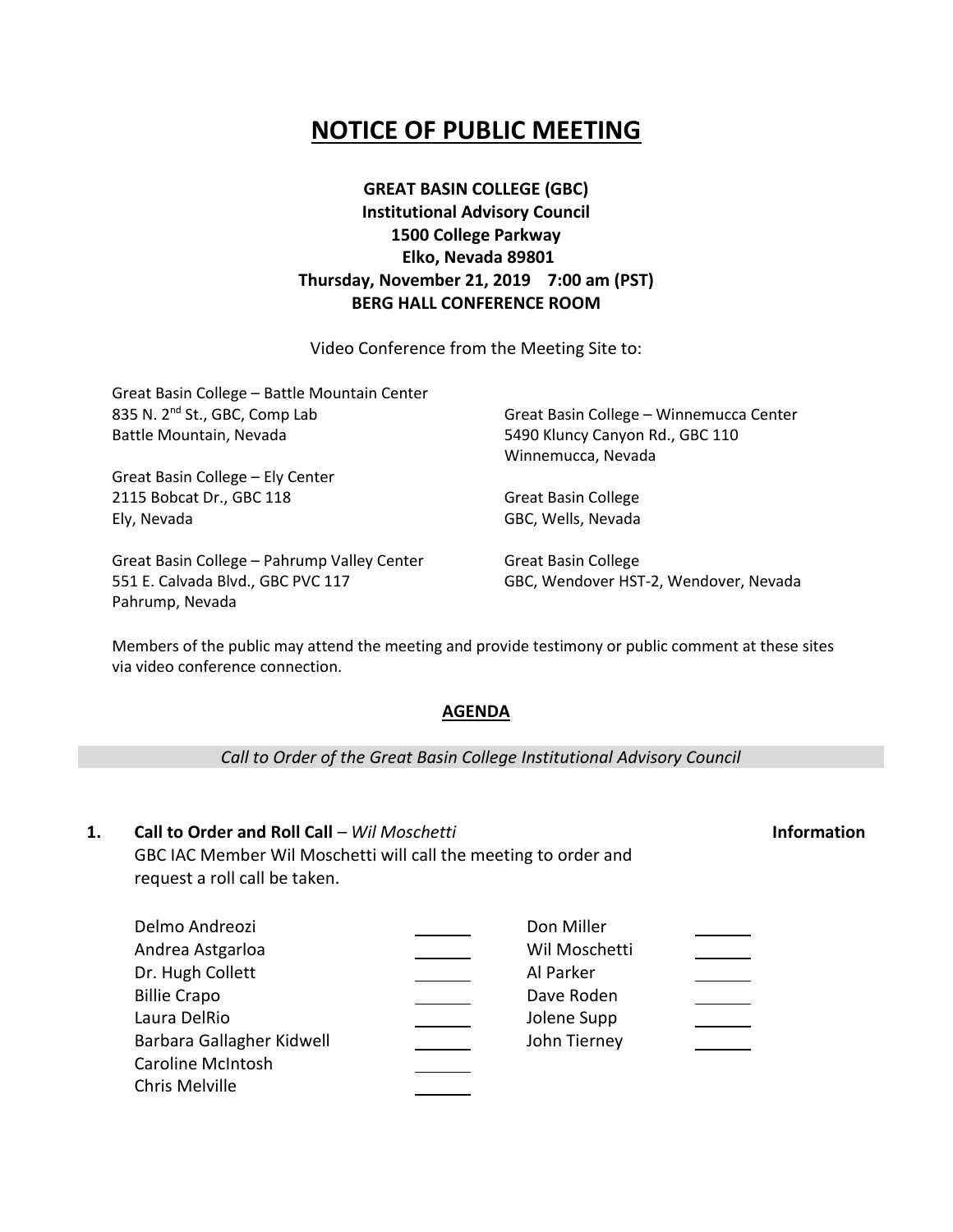|     | GBC Institutional Advisory Council will review, recommend changes, and/or approve the<br>minutes of the GBC IAC meeting on September 19, 2019 and the Special Joint Meeting of the<br>GBC IAC, GBC Foundation Trustees, and the GBC Student Government Association on<br>September 25, 2019.                                             |                                    |
|-----|------------------------------------------------------------------------------------------------------------------------------------------------------------------------------------------------------------------------------------------------------------------------------------------------------------------------------------------|------------------------------------|
| 4.  | <b>Introduction of New Members - Wil Moschetti</b>                                                                                                                                                                                                                                                                                       | <b>Information</b>                 |
| 5.  | Election of Officers - Wil Moschetti<br>Per NSHE Procedures and Guidelines Manual, Chapter 15, Section 1d<br>The election of chair and vice chair occur biennially, during odd numbered<br>years. Wil Moschetti will ask for nominations and seek approval for a chair<br>and vice chair, terms of which will continue for two years.    | <b>Information/Possible Action</b> |
| 6.  | <b>GBC IAC Acting Chair Report -</b><br>A. Discussion and input from GBC IAC members as a follow<br>up to the September 19, 2019 meeting during which Vice<br>Chancellor Mackinnon requested the GBC IAC review<br>their charge, think about it, evaluate what has gone well<br>and what needs improvement, and to recommend<br>changes. | <b>Information/Possible Action</b> |
| 7.  | <b>IAC Member Reports</b><br>GBC IAC members will report on community needs.                                                                                                                                                                                                                                                             |                                    |
| 8.  | President's Report - Joyce Helens                                                                                                                                                                                                                                                                                                        | <b>Information</b>                 |
| 9.  | Vice President for Student & Academic Affairs Report - Jake Hinton                                                                                                                                                                                                                                                                       | <b>Information</b>                 |
| 10. | Faculty Senate Update - George Kleeb                                                                                                                                                                                                                                                                                                     | <b>Information</b>                 |
| 11. | <b>GBC Foundation Update - Matt McCarty</b>                                                                                                                                                                                                                                                                                              | <b>Information</b>                 |
| 12. | <b>Information</b><br><b>Superintendents' Update</b><br>Any superintendent attending will be given an opportunity to discuss successful collaborations<br>with GBC and/or request additional assistance.                                                                                                                                 |                                    |
| 13. | Vice Chancellor for Community Colleges Report - Nate MacKinnon                                                                                                                                                                                                                                                                           | <b>Information</b>                 |

Vice Chancellor for Community Colleges will give a verbal report on

important issues.

**3. Approval of Minutes –** *Wil Moschetti* **Information/ Possible Action**

**2. Public Comment** *(see foregoing notation regarding public comment)* **Information**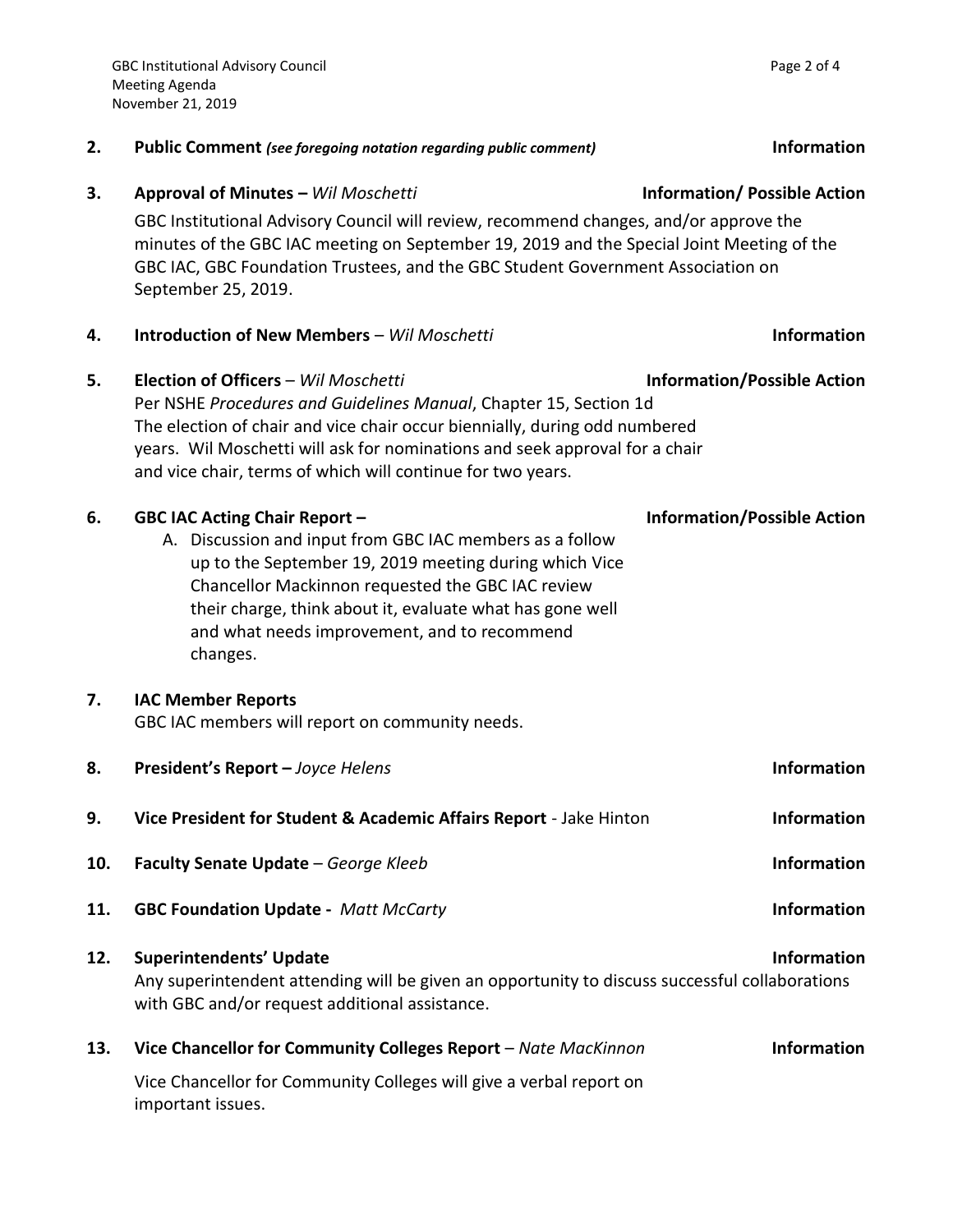#### **14. New Business Information**

Items for consideration at future meetings may be suggested. Any discussion of an item under "New Business" is limited to description and clarification of the subject matter of the item, which may include the reasons for the request.

#### **15. Public Comment** *(see foregoing notation regarding public comment)* **Information**

### **16.** Adjourn **Information**

**This notice and agenda has been posted at or before 9:00 a.m. on November 18, 2019, three business days before the meeting, in accordance with NRS 241.020, at the meeting location and at the following public locations:**

- GBC's IAC website (http://www.gbcnv.edu/administration/advisory.html)
- The Nevada Public Notice website pursuant to NRS 232.2175 [\(http://notice.nv.gov/\)](http://notice.nv.gov/)
- Meeting location: Great Basin College, 1500 College Parkway, Elko, NV 89801, Berg Hall
- Great Basin College Battle Mountain Center, 835 N. 2<sup>nd</sup> St., Battle Mountain, NV 89820
- Great Basin College Ely Center, 2115 Bobcat Drive, Ely, NV 89301
- Great Basin College Pahrump Valley Center, 551 E. Calvada Blvd., Pahrump, NV 89048
- Great Basin College Winnemucca Center, 5490 Kluncy Canyon Rd., Winnemucca, NV 89445

### **IMPORTANT INFORMATION ABOUT THE AGENDA AND PUBLIC MEETING**

**NOTE:** Above is an agenda of all items scheduled to be considered. Notification is hereby provided that items on the agenda may be taken out of order and presented, two or more agenda items may be combined for consideration, and an agenda item may be removed from the agenda or discussion relating to an item on the agenda may be delayed at any time.

Some agenda items are noted as having accompanying reference material. Reference material may be accessed on the electronic version of the agenda by clicking the reference link associated with a particular item. The agenda and associated reference material may also be accessed on the Internet by Great Basin College's Institutional Advisory Council's webpage at: [http://www.gbcnv.edu/administration/advisory.html.](http://www.gbcnv.edu/administration/advisory.html)

Reasonable efforts will be made to assist and accommodate physically disabled person attending the meeting. Please call the GBC Office of the President at (775) 753-2265 in advance so that arrangements may be made.

**PUBLIC COMMENTS:** Public comment will be taken during this agenda item. No action may be taken on a matter raised under this item until the matter is included on an agenda as an item on which action may be taken. Comments will be limited to two minutes per person. Persons making comment will be asked to begin by stating their name for the record and to spell their last name. The Council Chair may elect to allow additional public comment on a specific agenda item when that agenda item is being considered.

In accordance with Attorney General File No. 00-047 (April 27, 2001), as restated in the Attorney General's Open Meeting law Manual, the Council Chair may prohibit comment if the content of that comment is a topic